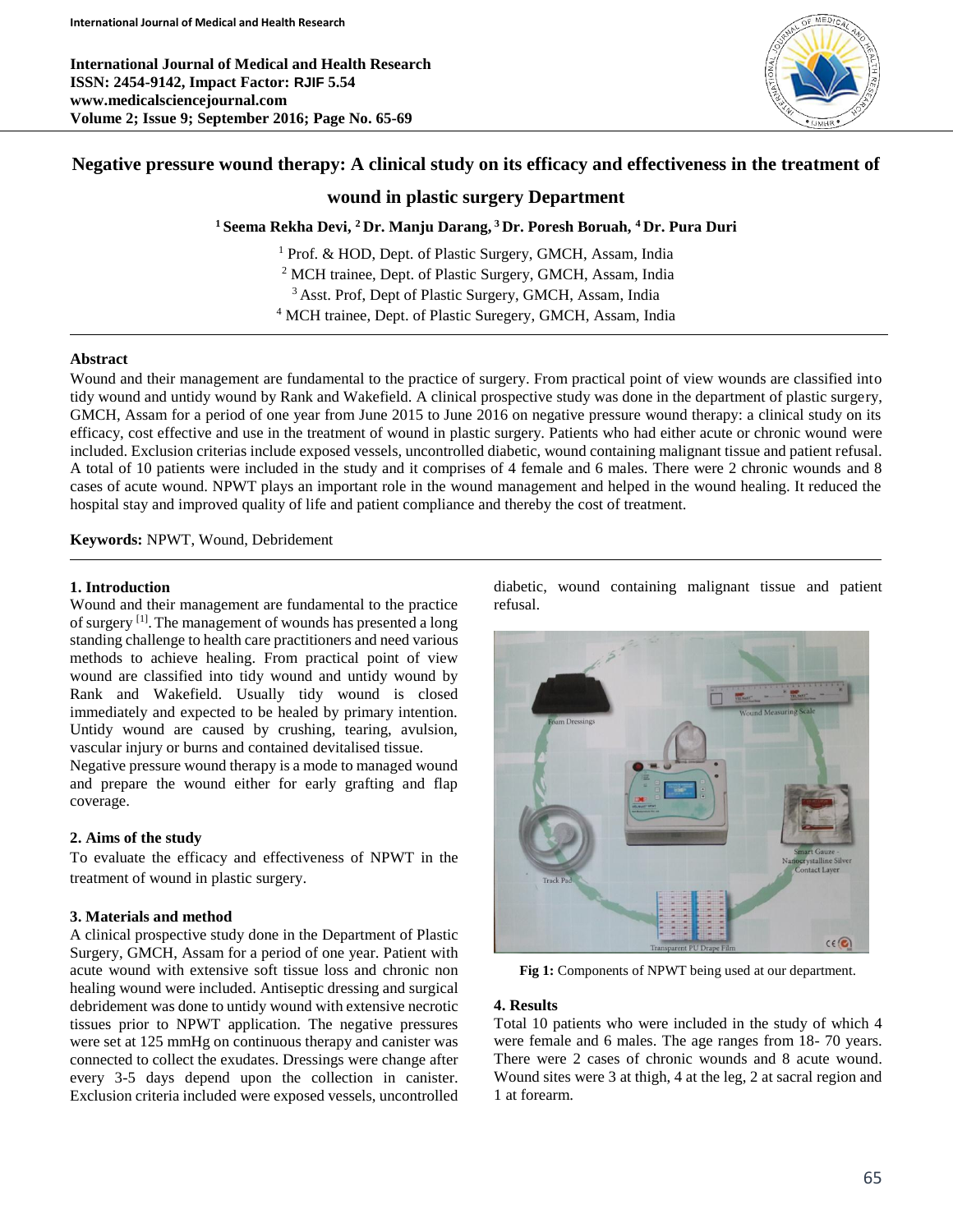

**Fig 2:** Sex distribution

**Table 1:** Age distributions.

| Age in years | No of patients |
|--------------|----------------|
| 18-30        |                |
| 31-40        |                |
| 51-60        |                |
| $60-70$      |                |



**Fig 3:** Graph showing age distribution.

**Table 2:** Different types of wound in this study

| Acute wound   |  |
|---------------|--|
| Chronic wound |  |



**Fig 4:** Distributions in different sites of wound.

The dressing was changed after every 3-4 days except for two patients in which dressing were changed after 2 days due to excessive exudates. Average duration of therapy was 8 days.

Pain associated with the implementation of the NPWT was rated 3 from 10 with ranges from 3-5 in Visual Analogue Pain Scale. 1 patient died of MI after NPWT applications. All NPWT treated patients were split skin grafted at the end. The hospital stay was  $21 \pm 5$  days.





**Fig 5:** Acute wound due to RTA, before and after instillation of the NPWT





**Fig 6:** Wound after post NPWT and post SSG 2 weeks later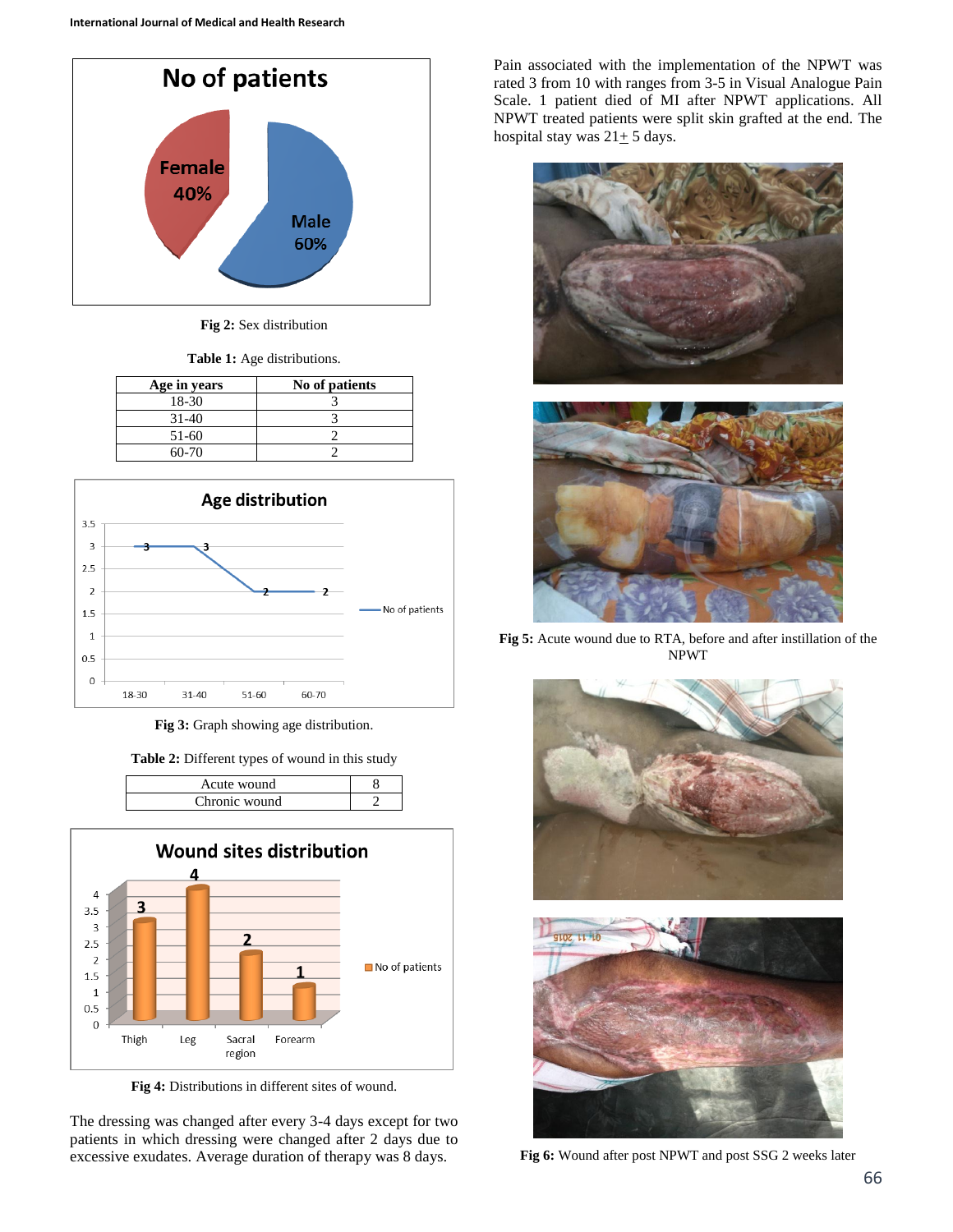

**Fig 7:** Post burn sacral pressure sore before and after application of NPWT



Fig 8: After 1<sup>st</sup> and 2<sup>nd</sup> NPWT, appearance of the wound



**Fig 9:** Post trauma wound with exposed implant



**Fig 8:** Application of NPWT on medial and lateral aspect of leg defect.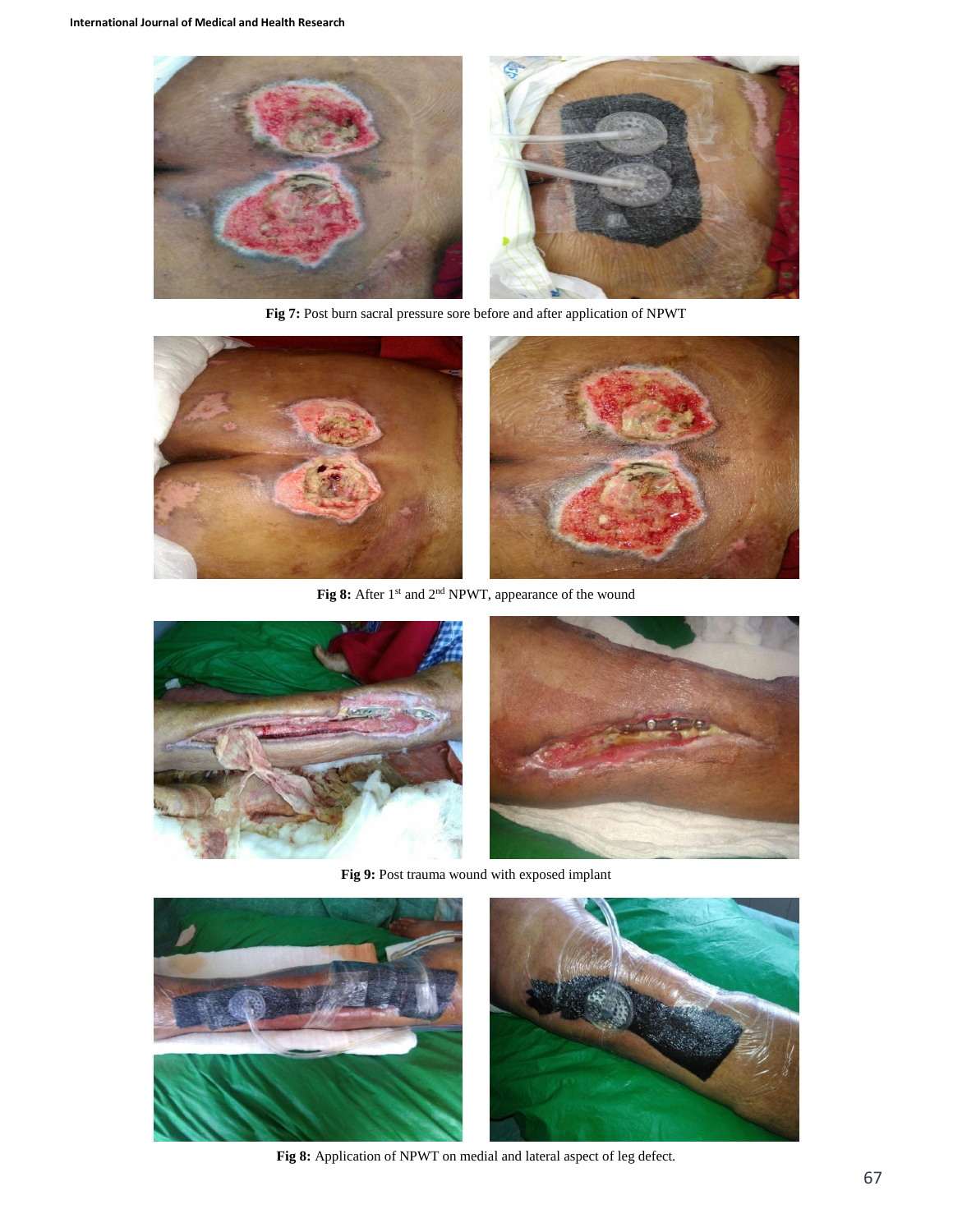

**Fig 9:** After 3 NPWT therapy

### **5. Discussion**

The wound management start from the time the patient enter the emergency. Thorough cleaning of the wound, antibiotic coverage and active pain management are the mainstay of the treatment. There are different approaches of wound management ranges from anti-septic dressing to aggressive surgical debridement. Negative pressure wound therapy (NPWT) is a newer method for wound management. It was first described by Charikar as an experimental technique for treating subcutaneous fistula but it was the clinical work by Argenta and Morykwas a decade later that allowed NPWT to gain recognition as a useful clinical tool for managing complex and difficult wounds <sup>[2-4]</sup>. NPWT<sup>,</sup> also referred to as vacuumassisted wound closure, is the wound dressing system that applies continuous intermittent sub-atmospheric pressure to the surface of a wound  $[5]$ .

Mechanism of the action of NPWT:

- 1. Closed system reduce wound oedema
- 2. Suction canister remove exudates and those improves oxygenation to the cells
- 3. NPWT also diminishes mediators of the inflammatory response and improve angiogenesis.

In developing country it is mostly the cost of the NPWT that matters but in compared to the hospital stay and loss of working day and quality of life, NPWT plays a vital role. NPWT benefits include rapid wound granulation, epithelialisation and contraction [7], reduction of dressing changes [8], reduced infection risk [9], reduced treatment costs [10], control of exudate  $[11]$ , concurrent rehabilitation  $[12]$ , and better patient tolerance [13]. In our study most of the dressing were change after every 3-4 days which is same as the study done by Rozen *et al*. Successful outcome is heavily dependent on all treatment modalities including adequate wound debridement, appropriate antibiotic therapy, optimization of healing markers, and meticulous wound monitoring [6].

### **6. Conclusion**

NPWT enhances process of wound healing. The need of flap coverage has been converted into SSG after NPWT. It reduces duration of hospital stay. It is cost effective by reducing frequency of dressing changes, duration of wound healing and man-power requirement. Hence NPWT is effective method of wound management to downgrade the complicated wound into simplified.

#### **7. References**

- 1. Bailey and Love, 24<sup>th</sup> edition, Edward Arnold (Publisher). Wound, tissue, repair and scar, 2004, page 84.
- 2. Argenta LC, Morykwas MJ. Vacuum-assisted closure: a new method for wound control and treatment: clinical experience. Ann Plast Surg. 1997; 38:563-76.
- 3. Morykwas MJ, Argenta LC. Nonsurgical modalities to enhance healing and care of soft tissue wounds. J South Orthop Assoc. 1997; 6:279-88.
- 4. Morykwas MJ, Argenta LC, Shelton-Brown EI, McGuirt W. Vacuum-assisted closure: a new method for wound control and treatment: animal studies and basic foundation. Ann Plast Surg. 1997; 38:553-62.
- 5. Nelligan plastic surgery. 3<sup>rd</sup> edition. ELSEVIER Saunders, London, 2013, page 85,
- 6. Hasan MY, Teo R, Nather A. Negative-pressure wound therapy for management of diabetic foot wounds: a review of the mechanism of action, clinical applications, and recent developments, Division of Foot and Ankle, Department of Orthopaedic Surgery, National University Hospital, Singapore
- 7. Armstrong DG, Lavery LA. Diabetic foot study consortium. Negative pressure wound therapy after partial diabetic foot amputation: a multicentre, randomised controlled trial. *The Lancet*. 2005; 366(9498):1704-1710.
- 8. Mou¨es CM, van den Bemd GJ, Meerding WJ, Hovius SE. An economic evaluation of the use of TNP on fullthickness wounds. *Journal of Wound Care*. 2005; 14(5):224-227.
- 9. Leininger BE, Rasmussen TE, Smith DL, Jenkins DH, Coppola C. Experience with wound VAC and delayed primary closure of contaminated soft tissue injuries in Iraq. *Journal of Trauma*. 2006; 61(5):1207-1211.
- 10. Apelqvist J, Armstrong DG, Lavery LA, Boulton AJ. Resource utilization and economic costs of care based on a randomized trial of vacuum-assisted closure therapy in the treatment of diabetic foot wounds. *American Journal of Surgery*. 2008; 195(6):782-788.
- 11. Braakenburg A, Obdeijn MC, Feitz R, Van Rooij IALM, Van Griethuysen AJ, Klinkenbijl JHG. The clinical efficacy and cost effectiveness of the vacuum-assisted closure technique in the management of acute and chronic wounds: a randomized controlled trial. *Plastic and Reconstructive Surgery*. 2006; 118(2):390-397.